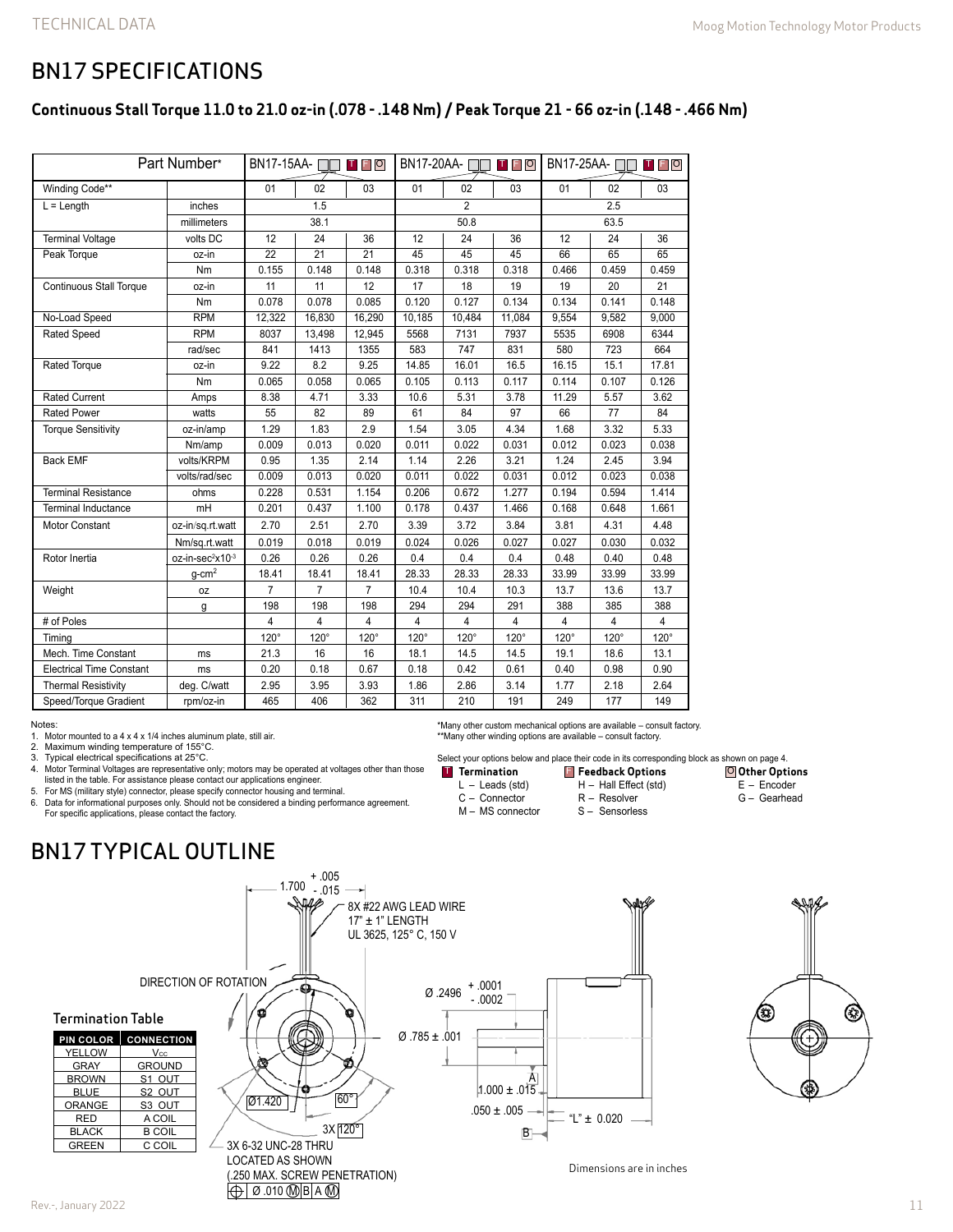# BN17 PERFORMANCE CURVES



**Note:** Intermittent operation is based on a 20% duty cycle of one minute on, four minutes off. Please contact the factory regarding the duty cycle of your application.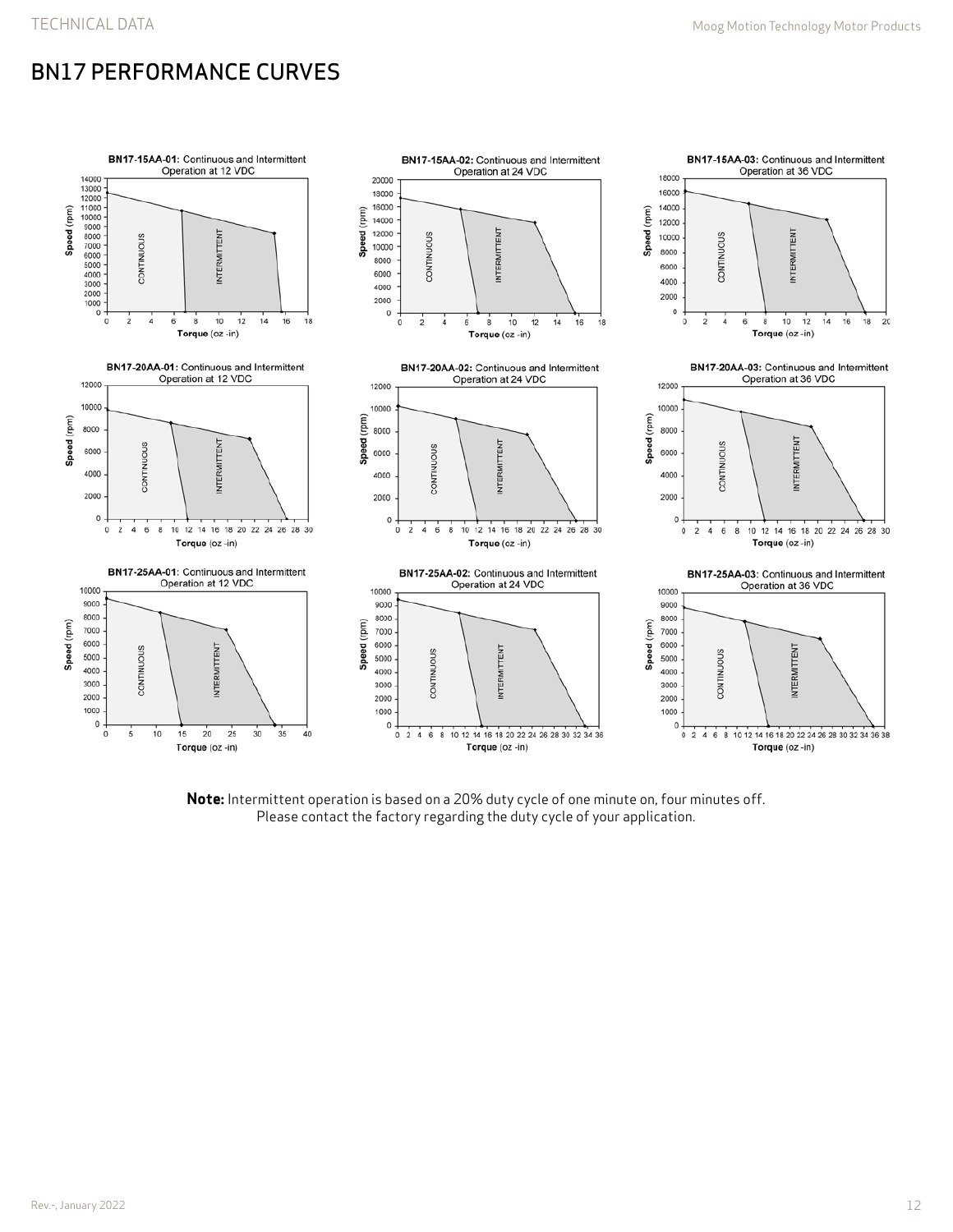### BN17 IP65 SPECIFICATIONS

### **Continuous Stall Torque 11.0 to 21.0 oz-in (.078 - .148 Nm) / Peak Torque 21 - 66 oz-in (.148 - .466 Nm)**

| Part Number*                    |                              | BN17-15IP-<br><b>TFO</b> |                 | BN17-20IP-<br><b>TFO</b> |             |                 | BN17-25IP-<br><b>TFO</b> |                |       |                 |
|---------------------------------|------------------------------|--------------------------|-----------------|--------------------------|-------------|-----------------|--------------------------|----------------|-------|-----------------|
| Winding Code**                  |                              | 01                       | 02              | 03                       | 01          | 02              | 03                       | 01             | 02    | 03              |
| $L =$ Length                    | inches                       | 2.06                     |                 |                          | 2.56        |                 |                          | 3.06           |       |                 |
|                                 | millimeters                  | 52.32                    |                 |                          | 65.02       |                 |                          | 77.72          |       |                 |
| <b>Terminal Voltage</b>         | volts DC                     | 12                       | 24              | 36                       | 12          | 24              | 36                       | 12             | 24    | 36              |
| Peak Torque                     | oz-in                        | $\overline{22}$          | $\overline{21}$ | $\overline{21}$          | 45          | $\overline{45}$ | 45                       | 66             | 65    | $\overline{65}$ |
|                                 | Nm                           | 0.155                    | 0.148           | 0.148                    | 0.318       | 0.318           | 0.318                    | 0.466          | 0.459 | 0.459           |
| <b>Continuous Stall Torque</b>  | oz-in                        | 11                       | 11              | 12                       | 17          | 18              | 19                       | 19             | 20    | 21              |
|                                 | Nm                           | 0.078                    | 0.078           | 0.085                    | 0.120       | 0.127           | 0.134                    | 0.134          | 0.141 | 0.148           |
| No-Load Speed                   | <b>RPM</b>                   | 12,322                   | 16,830          | 16,290                   | 10,185      | 10,484          | 11,084                   | 9,554          | 9,582 | 9,000           |
| Rated Speed                     | <b>RPM</b>                   | 8037                     | 13,498          | 12,945                   | 5568        | 7131            | 7937                     | 5535           | 6908  | 6344            |
|                                 | rad/sec                      | 841                      | 1413            | 1355                     | 583         | 747             | 831                      | 580            | 723   | 664             |
| Rated Torque                    | oz-in                        | 9.22                     | 8.2             | 9.25                     | 14.85       | 16.01           | 16.5                     | 16.15          | 15.1  | 17.81           |
|                                 | Nm                           | 0.065                    | 0.058           | 0.065                    | 0.105       | 0.113           | 0.117                    | 0.114          | 0.107 | 0.126           |
| <b>Rated Current</b>            | Amps                         | 8.38                     | 4.71            | 3.33                     | 10.6        | 5.31            | 3.78                     | 11.29          | 5.57  | 3.62            |
| <b>Rated Power</b>              | watts                        | 55                       | 82              | 89                       | 61          | 84              | 97                       | 66             | 77    | 84              |
| <b>Torque Sensitivity</b>       | oz-in/amp                    | 1.29                     | 1.83            | 2.9                      | 1.54        | 3.05            | 4.34                     | 1.68           | 3.32  | 5.33            |
|                                 | Nm/amp                       | 0.009                    | 0.013           | 0.020                    | 0.011       | 0.022           | 0.031                    | 0.012          | 0.023 | 0.038           |
| <b>Back EMF</b>                 | volts/KRPM                   | 0.95                     | 1.35            | 2.14                     | 1.14        | 2.26            | 3.21                     | 1.24           | 2.45  | 3.94            |
|                                 | volts/rad/sec                | 0.009                    | 0.013           | 0.020                    | 0.011       | 0.022           | 0.031                    | 0.012          | 0.023 | 0.038           |
| <b>Terminal Resistance</b>      | ohms                         | 0.228                    | 0.531           | 1.150                    | 0.206       | 0.672           | 1.277                    | 0.194          | 0.594 | 1.414           |
| Terminal Inductance             | mH                           | 0.201                    | 0.437           | 1.100                    | 0.178       | 0.437           | 1.466                    | 0.168          | 0.648 | 1.661           |
| <b>Motor Constant</b>           | oz-in/sq.rt.watt             | 2.70                     | 2.51            | 2.70                     | 3.39        | 3.72            | 3.84                     | 3.81           | 4.31  | 4.48            |
|                                 | Nm/sq.rt.watt                | 0.019                    | 0.018           | 0.019                    | 0.024       | 0.026           | 0.027                    | 0.027          | 0.030 | 0.032           |
| Rotor Inertia                   | oz-in-sec <sup>2</sup> x10-3 | 0.26                     | 0.26            | 0.26                     | 0.4         | 0.4             | 0.4                      | 0.48           | 0.48  | 0.48            |
|                                 | $q$ -cm <sup>2</sup>         | 18.41                    | 18.41           | 18.41                    | 28.33       | 28.33           | 28.33                    | 33.99          | 33.99 | 33.99           |
| Weight                          | 0Z                           | $\overline{7}$           | $\overline{7}$  | $\overline{7}$           | 10.4        | 10.4            | 10.3                     | 13.7           | 13.6  | 13.7            |
|                                 | g                            | 198                      | 198             | 198                      | 294         | 294             | 291                      | 388            | 385   | 388             |
| # of Poles                      |                              | 4                        | 4               | 4                        | 4           | $\overline{4}$  | 4                        | $\overline{4}$ | 4     | $\overline{4}$  |
| Timina                          |                              | $120^\circ$              | $120^\circ$     | $120^\circ$              | $120^\circ$ | $120^\circ$     | $120^\circ$              | $120^\circ$    | 120°  | $120^\circ$     |
| Mech. Time Constant             | ms                           | 21.3                     | 16              | 16                       | 18.1        | 14.5            | 14.5                     | 19.1           | 18.6  | 13.1            |
| <b>Electrical Time Constant</b> | ms                           | 0.20                     | 0.18            | 0.67                     | 0.18        | 0.42            | 0.61                     | 0.40           | 0.98  | 0.90            |
| <b>Thermal Resistivity</b>      | deg. C/watt                  | 2.95                     | 3.95            | 3.93                     | 1.86        | 2.86            | 3.14                     | 1.77           | 2.18  | 2.64            |
| Speed/Torque Gradient           | rpm/oz-in                    | 465                      | 406             | 362                      | 311         | 210             | 191                      | 249            | 177   | 149             |

Notes:

1. Motor mounted to a 4 x 4 x 1/4 inches aluminum plate, still air.

2. Maximum winding temperature of 155°C.

3. Typical electrical specifications at 25°C.

5. For MS (military style) connector, please specify connector housing and terminal. 6. Data for informational purposes only. Should not be considered a binding performance agreement. For specific applications, please contact the factory.

\*Many other custom mechanical options are available – consult factory. \*\*Many other winding options are available – consult factory.

Select your options below and place their code in its corresponding block as shown on page 4.

#### **Termination F** Feedback Options O

H – Hall Effect (std)

**Other Options** G – Gearhead

- L Leads (std) C – Connector
- M MS connector

<sup>4.</sup> Motor Terminal Voltages are representative only; motors may be operated at voltages other than those listed in the table. For assistance please contact our applications engineer.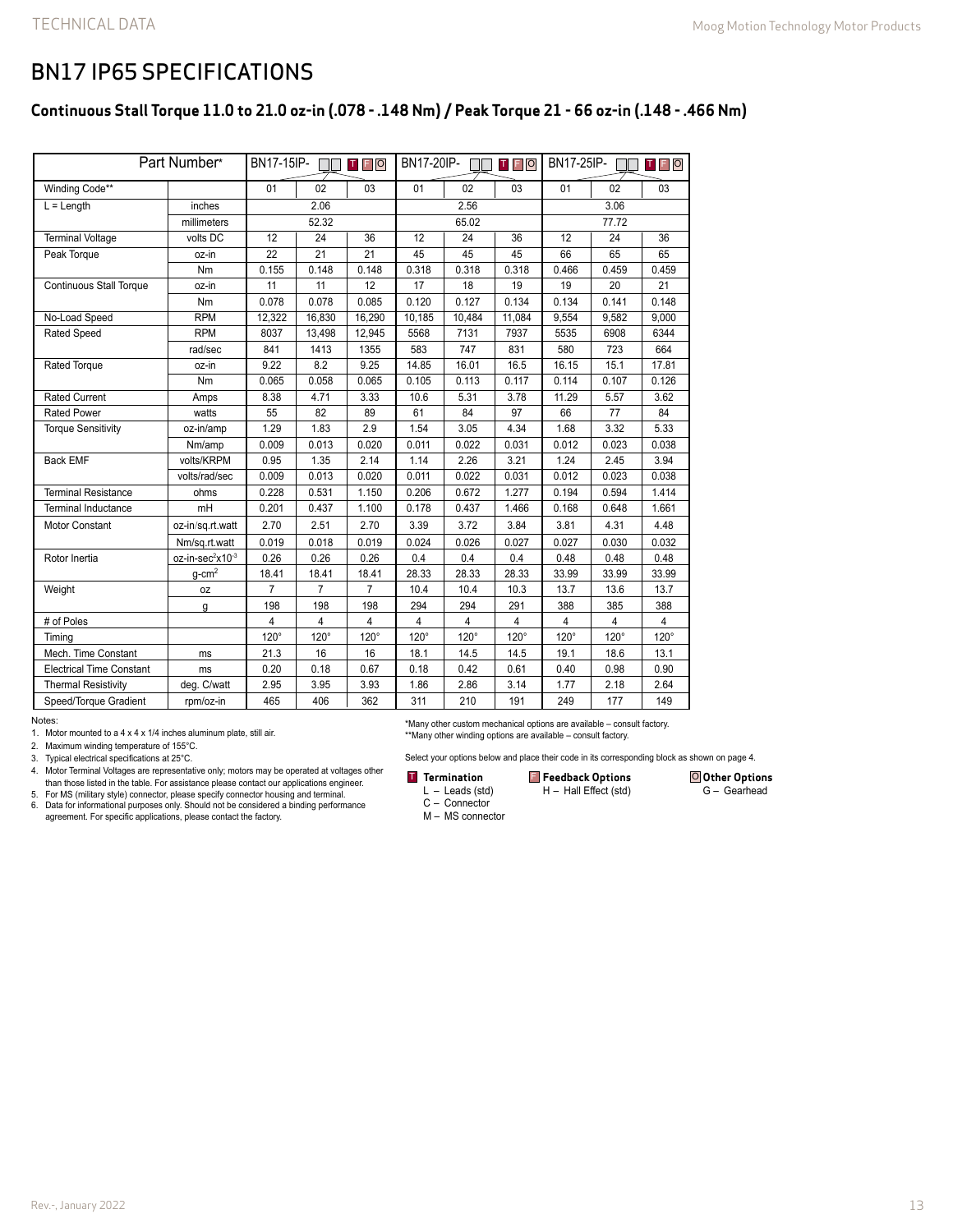# BN17 IP65 TYPICAL OUTLINE - HOUSED



# BN17 TYPICAL OUTLINE - FRAMELESS



### Termination Table

| PIN COLOR     | <b>CONNECTION</b>  |
|---------------|--------------------|
| <b>YELLOW</b> | <b>Vcc</b>         |
| <b>GRAY</b>   | <b>GROUND</b>      |
| <b>BROWN</b>  | S <sub>1</sub> OUT |
| <b>BLUE</b>   | S <sub>2</sub> OUT |
| <b>ORANGE</b> | S3 OUT             |
| <b>RED</b>    | A COIL             |
| <b>BLACK</b>  | <b>B COIL</b>      |
| <b>GREEN</b>  | C COIL             |
|               |                    |

| <b>PART NUMBER</b>    | I 1   | $\overline{2}$ | 13    |
|-----------------------|-------|----------------|-------|
| BN17-15ZA-XXLH        | 0.500 | 0.780          | 0.800 |
| <b>BN17-207A-XXLH</b> | 1.000 | 1.280          | 1.300 |
| BN17-25ZA-XXLH        | 1.500 | 1.780          | 1.800 |

Note: For electrical performance see page 14.